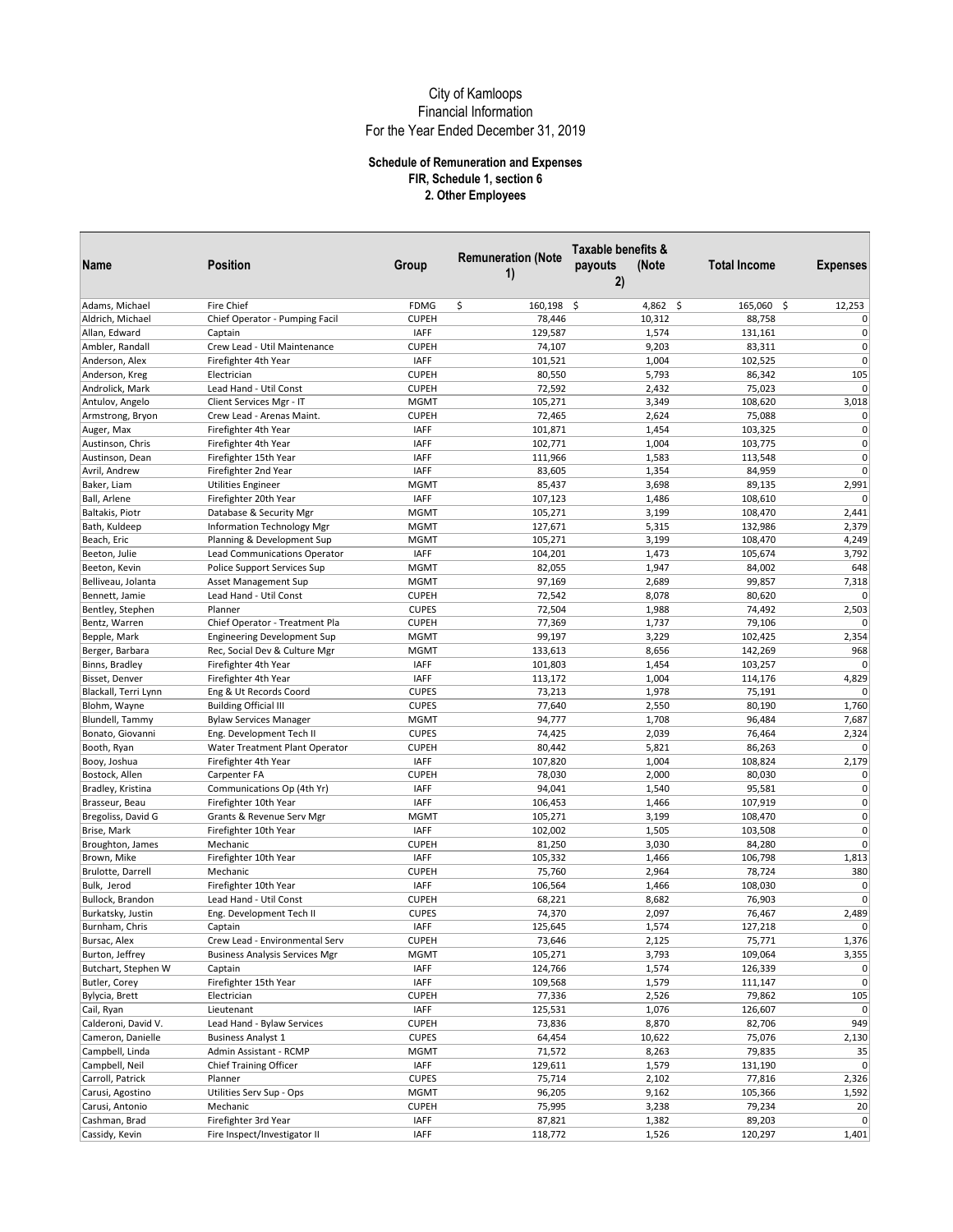|                       |                                    |              |                                 | Taxable benefits & |                     |                 |
|-----------------------|------------------------------------|--------------|---------------------------------|--------------------|---------------------|-----------------|
| Name                  | Position                           | Group        | <b>Remuneration (Note</b><br>1) | (Note<br>payouts   | <b>Total Income</b> | <b>Expenses</b> |
|                       |                                    |              |                                 | 2)                 |                     |                 |
| Chadwick, D Adam      | G.I.S. Mgr                         | <b>MGMT</b>  | 112,983                         | 2,965              | 115,948             | 3,569           |
| Chamberlin, Philip    | Watch Clerk - RCMP                 | <b>CUPES</b> | 65,315                          | 15,611             | 80,926              | 326             |
| Chapin, Myles         | Lead Hand - Caretaker              | <b>CUPEH</b> | 70,504                          | 6,186              | 76,691              | $\overline{0}$  |
| Chase, James W        | Firefighter 15th Year              | <b>IAFF</b>  | 123,294                         | 1,480              | 124,774             | 364             |
| Chasse, Francois Leo  | Arena & Pools Sup                  | <b>MGMT</b>  | 104,735                         | 6,539              | 111,274             | 506             |
| Cheetham, Glen        | <b>Sustainability Services Sup</b> | <b>MGMT</b>  | 95,219                          | 6,179              | 101,398             | 2,891           |
| Chin, Henry           | Firefighter 15th Year              | <b>IAFF</b>  | 118,218                         | 1,474              | 119,692             | $\overline{0}$  |
| Cichon, Randy         | Firefighter 10th Year              | <b>IAFF</b>  | 105,205                         | 1,509              | 106,713             | $\overline{0}$  |
| Clarke, Donald J      | Firefighter 10th Year              | <b>IAFF</b>  | 104,680                         | 1,459              | 106,139             | $\overline{0}$  |
| Collins, Michael      | Firefighter 10th Year              | <b>IAFF</b>  | 110,682                         | 1,466              | 112,147             | 468             |
| Comeau, Ronald        | Lead Hand - Carpentry              | <b>CUPEH</b> | 80,549                          | 1,498              | 82,047              | 675             |
| Cook, Shawn           | Senior Parks Sup                   | <b>MGMT</b>  | 113,203                         | 9,935              | 123,139             | 4,056           |
| Cooper, Darryl        | Platoon Captain                    | <b>IAFF</b>  | 134,635                         | 1,579              | 136,213             | $\overline{0}$  |
| Corke, Murray         | Crew Lead - Streets                | <b>CUPEH</b> | 74,021                          | 3,084              | 77,104              | $\Omega$        |
| Crookes, Jeff         | Millwright                         | <b>CUPEH</b> | 80,554                          | 2,091              | 82,645              | $\overline{0}$  |
| Cross, Richard        | Lead Hand - Mechanical             | <b>CUPEH</b> | 81,589                          | 3,520              | 85,109              | 20              |
| Crundwell, Darren     | Capital Projects Mgr               | <b>MGMT</b>  | 123,434                         | 9,897              | 133,331             | 4,433           |
| Cumming, Matthew      | Firefighter 2nd Year               | <b>IAFF</b>  | 80,083                          | 891                | 80,974              | $\Omega$        |
| Cupello, Ernest       | Water/Wastewater Operator II       | <b>CUPEH</b> | 74,927                          | 8,013              | 82,940              | $\overline{0}$  |
| Cusator, Loren        | Safety Advisor                     | <b>MGMT</b>  | 79,019                          | 2,656              | 81,675              | 1,451           |
| Cyr, Julia            | Museum Sup                         | <b>MGMT</b>  | 95,219                          | 2,209              | 97,428              | 3,142           |
| Damini, Darryl        | Captain                            | <b>IAFF</b>  | 130,384                         | 1,699              | 132,082             | $\overline{0}$  |
| Dandeneau, Gerry      | Firefighter 4th Year               | <b>IAFF</b>  | 101,341                         | 1,454              | 102,795             | 0               |
| Dandurand, Kevin      | Crew Lead - Mechanic Shop          | <b>CUPEH</b> | 79,214                          | 2,825              | 82,039              | $\Omega$        |
| Davidson, Bev         | Records Management Systems Sup     | <b>MGMT</b>  | 79,872                          | 2,745              | 82,617              | 35              |
| Davidson, Shawn       | Captain                            | IAFF         | 134,355                         | 1,574              | 135,929             | 2,678           |
| Davies, Christopher M | Firefighter 4th Year               | <b>IAFF</b>  | 101,679                         | 1,454              | 103,133             | $\Omega$        |
| Davis, Paul           | Water Treatment Plant Operator     | <b>CUPEH</b> | 76,627                          | 47,898             | 124,524             | $\overline{0}$  |
| Davoren, Todd         | Crew Lead - Sanitation/Signs       | <b>CUPEH</b> | 72,875                          | 4,061              | 76,935              | $\Omega$        |
| Dawson, Cara          | Revenue and Taxation Mgr           | <b>MGMT</b>  | 104,686                         | 4,864              | 109,550             | 5,820           |
| de Candole, Derek     | <b>Community Energy Specialist</b> | ZXMP         | 72,113                          | 0                  | 72,113              | 3,167           |
| De Frias, Robert      | Wastewater Treat Plant Op III      | <b>CUPEH</b> | 76,154                          | 3,671              | 79,825              | $\Omega$        |
| de Pfyffer, Nicole    | Communications Op (4th Yr)         | <b>IAFF</b>  | 94,720                          | 1,430              | 96,149              | $\Omega$        |
| Decicco, Mike         | Crew Lead - Turf                   | <b>CUPEH</b> | 75,877                          | 2,776              | 78,653              | 3,174           |
| Demuriak, Brandon     | Traffic & Transportation Eng       | <b>MGMT</b>  | 105,422                         | 3,507              | 108,930             | 5,923           |
| Dhillon, Jesse        | Design Engineer                    | <b>MGMT</b>  | 115,137                         | 4,562              | 119,699             | 865             |
| Dick, William         | Firefighter 4th Year               | <b>IAFF</b>  | 103,450                         | 1,454              | 104,904             | $\Omega$        |
| Dixon, Jason          | Building & Engineering Dev Mgr     | <b>MGMT</b>  | 116,688                         | 3,175              | 119,863             | 1,450           |
| Doi, Terry            | Firefighter 10th Year              | <b>IAFF</b>  | 103,199                         | 1,466              | 104,665             | $\Omega$        |
| Doll, Michael         | Park Operations & Planning Sup     | <b>MGMT</b>  | 95,219                          | 7,904              | 103,123             | $\overline{0}$  |
| Doucette, Wade        | Water Treatment Plant Operator     | <b>CUPEH</b> | 82,630                          | 3,273              | 85,904              | $\Omega$        |
| Duggan, Andrew        | Crew Lead - Carpentry              | <b>CUPEH</b> | 82,498                          | 3,254              | 85,752              | 1,498           |
| Eckhart, Brent        | Millwright                         | <b>CUPEH</b> | 81,313                          | 4,640              | 85,953              | $\Omega$        |
| Elgert, Dax           | Capital Projects Sup               | <b>MGMT</b>  | 105,271                         | 9,810              | 115,080             | 371             |
| Ettinger, Dave        | Communications Op (4th Yr)         | <b>IAFF</b>  | 96,295                          | 1,430              | 97,725              | $\overline{0}$  |
| Ewings, Richard       | Capital Projects Sup               | <b>MGMT</b>  | 105,271                         | 9,810              | 115,080             | $\overline{0}$  |
| Farrow, Glen          | Streets & Environment Srvs Mgr     | <b>MGMT</b>  | 123,726                         | 8,282              | 132,008             | 3,535           |
| Fehr, Jason           | <b>Instrumentation Mechanic</b>    | <b>CUPEH</b> | 80,462                          | 2,054              | 82,517              | 642             |
| Ferguson, David       | Platoon Captain                    | <b>IAFF</b>  | 109,330                         | 71,339             | 180,669             | $\overline{0}$  |
| Fink, Ryan W.         | Electrician                        | <b>CUPEH</b> | 80,463                          | 2,285              | 82,748              | 1,040           |
| Foskett, Christopher  | Lead Hand - Electrical             | <b>CUPEH</b> | 84,640                          | 11,607             | 96,247              | 105             |
| Foster, David         | Crew Lead - RCMP IT Supp Serv      | <b>CUPES</b> | 74,950                          | 2,841              | 77,790              | $\overline{0}$  |
| Franks, Ian           | Drainage Engineer                  | <b>MGMT</b>  | 109,701                         | 5,606              | 115,307             | 2,888           |
| Fraser, Cheryl        | <b>Transit Planner</b>             | <b>CUPES</b> | 71,215                          | 3,569              | 74,783              | 2,526           |
| Freeman, David        | Assist Dir/Real Estate Mgr         | <b>MGMT</b>  | 121,358                         | 8,511              | 129,869             | 1,827           |
| Freeze, Jeff          | Captain                            | <b>IAFF</b>  | 124,551                         | 1,574              | 126,125             | $\overline{0}$  |
| Fretz, Jen            | <b>Director Civic Operations</b>   | <b>MGMT</b>  | 192,563                         | 19,630             | 212,193             | 5,692           |
| Fritz, Brent          | Firefighter 4th Year               | <b>IAFF</b>  | 103,382                         | 1,454              | 104,836             | $\Omega$        |
| Froescul, Teri        | Payroll Coord                      | <b>CUPES</b> | 80,211                          | 3,597              | 83,808              | 2,017           |
| Funk, Dan             | Captain                            | <b>IAFF</b>  | 123,798                         | 1,536              | 125,334             | $\overline{0}$  |
| Fuoco, Daryl          | Electrician                        | <b>CUPEH</b> | 80,719                          | 9,846              | 90,565              | $\overline{0}$  |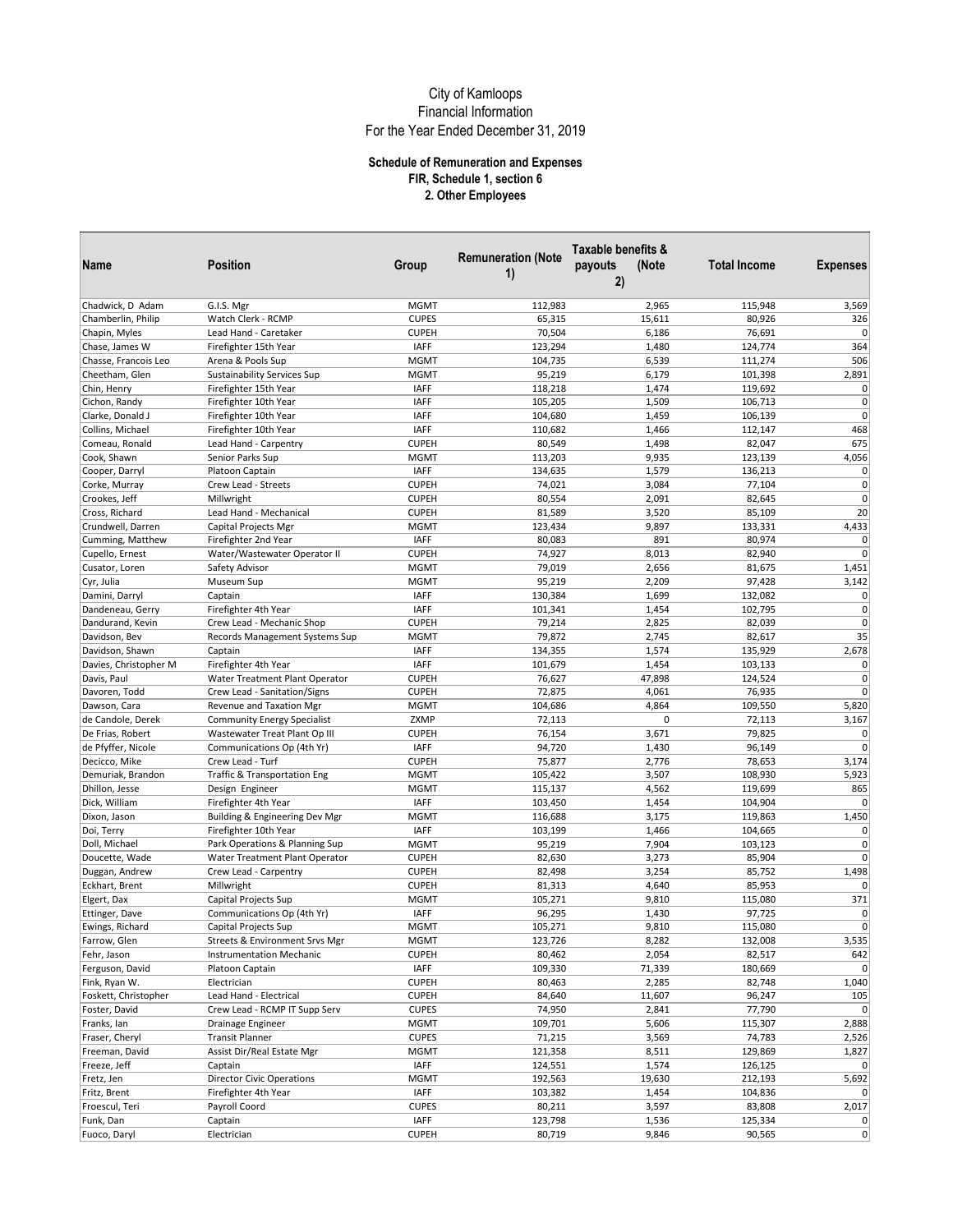|                            |                                   |              |                                 | Taxable benefits &     |                     |                            |
|----------------------------|-----------------------------------|--------------|---------------------------------|------------------------|---------------------|----------------------------|
| Name                       | <b>Position</b>                   | Group        | <b>Remuneration (Note</b><br>1) | payouts<br>(Note<br>2) | <b>Total Income</b> | <b>Expenses</b>            |
| Galan, Trevor              | Firefighter 4th Year              | <b>IAFF</b>  | 102,371                         | 1,454                  | 103,825             | 0                          |
| Gannon, Jason              | Crew Lead - Util Construction     | <b>CUPEH</b> | 77,611                          | 2,081                  | 79,692              | $\overline{0}$             |
| Gannon, Kerry              | Crew Lead - Streets               | <b>CUPEH</b> | 73,955                          | 28,316                 | 102,271             | 1,985                      |
| Gaudry, Jarrod             | Firefighter 10th Year             | <b>IAFF</b>  | 102,433                         | 1,509                  | 103,942             | 200                        |
| Gleave, Ron                | Millwright                        | <b>CUPEH</b> | 80,509                          | 2,432                  | 82,941              | $\overline{0}$             |
|                            |                                   |              |                                 |                        |                     | $\overline{0}$             |
| Gorman, James              | Captain                           | <b>IAFF</b>  | 136,484                         | 1,574                  | 138,058             |                            |
| Grant, Troy                | Platoon Captain                   | <b>IAFF</b>  | 131,879                         | 1,575                  | 133,454             | $\overline{0}$<br>$\Omega$ |
| Gray, Kelly                | Crew Lead - Streets               | <b>CUPEH</b> | 80,209                          | 1,771                  | 81,981              |                            |
| Green, Krystina            | IT Project Planner                | <b>CUPES</b> | 73,729                          | 2,598                  | 76,327              | 5,674                      |
| Greffard, Dale             | Captain                           | <b>IAFF</b>  | 128,179                         | 1,574                  | 129,753             | $\overline{0}$             |
| Grice, Tom                 | Crew Lead - Electrical/Instrum    | <b>CUPEH</b> | 89,529                          | 3,377                  | 92,906              | 2,578                      |
| Guertin, Sheldon J.        | Captain                           | <b>IAFF</b>  | 130,008                         | 1,574                  | 131,582             | 836                        |
| Gysel, Giles               | <b>Information Access Analyst</b> | <b>CUPES</b> | 73,213                          | 2,329                  | 75,542              | 2,570                      |
| Haines, Michael            | Platoon Captain                   | <b>IAFF</b>  | 133,257                         | 1,129                  | 134,386             | $\overline{0}$             |
| Halisheff, Glen            | Crew Lead - Sanitation/Signs      | <b>CUPEH</b> | 72,888                          | 6,150                  | 79,038              | 46                         |
| Hall, Kevin                | Proj Coordinator/Investigator     | <b>IAFF</b>  | 124,510                         | 1,574                  | 126,083             | 1,596                      |
| Hallinan, David            | Planning & Procurement Mgr        | <b>MGMT</b>  | 116,871                         | 3,013                  | 119,884             | 4,453                      |
| Hanson, Kim                | Sheet Metal Worker                | <b>CUPEH</b> | 78,567                          | 2,047                  | 80,614              | $\overline{0}$             |
| Hanson, Preston            | Lead Hand - Util Const            | <b>CUPEH</b> | 74,106                          | 17,065                 | 91,170              | $\overline{0}$             |
| Harfman, Tim               | Water Treatment Plant Operator    | <b>CUPEH</b> | 80,948                          | 5,133                  | 86,081              | $\Omega$                   |
| Harlock, William           | Captain                           | <b>IAFF</b>  | 131,045                         | 1,574                  | 132,619             | $\pmb{0}$                  |
| Hartt, Ken                 | Captain                           | <b>IAFF</b>  | 125,745                         | 1,574                  | 127,319             | $\overline{0}$             |
| Harvey, David D            | Lead Hand - Util Const            | <b>CUPEH</b> | 38,600                          | 54,008                 | 92,608              | $\pmb{0}$                  |
| Hawkings, Scott            | Mechanic                          | <b>CUPEH</b> | 79,895                          | 3,549                  | 83,443              | $\overline{0}$             |
| Haywood-Farmer, Stephen    | Firefighter 4th Year              | <b>IAFF</b>  | 108,153                         | 1,454                  | 109,607             | $\overline{0}$             |
| Head, Trevor               | Lead Hand - Carpentry             | <b>CUPEH</b> | 77,175                          | 2,172                  | 79,347              | $\Omega$                   |
| Helfrich, Michael          | <b>Business Mgr - KFR</b>         | <b>MGMT</b>  | 89,231                          | 2,927                  | 92,158              | 1,608                      |
| Helly, Susan E             | Crew Lead - Turf                  | <b>CUPEH</b> | 75,877                          | 9,230                  | 85,107              | $\Omega$                   |
| Herman, Reid               | Firefighter 10th Year             | <b>IAFF</b>  | 109,144                         | 1,396                  | 110,540             | $\overline{0}$             |
| Heshka, Wendy              | <b>Communications Mgr</b>         | <b>MGMT</b>  | 108,683                         | 6,390                  | 115,073             | 4,704                      |
| Hill, Lewis                | <b>Financial Services Mgr</b>     | <b>MGMT</b>  | 116,688                         | 3,385                  | 120,073             | 6,539                      |
| Hintz, Cory                | Firefighter 15th Year             | <b>IAFF</b>  | 119,665                         | 1,480                  | 121,145             | 2,640                      |
| Hodgkiss, Spencer          | Crew Lead - Streets               | <b>CUPEH</b> | 68,732                          | 7,334                  | 76,066              | 147                        |
| Holloway, Erin             | Lieutenant                        | <b>IAFF</b>  | 122,013                         | 626                    | 122,639             | $\overline{0}$             |
| Holloway, Jordan           | Firefighter 10th Year             | <b>IAFF</b>  | 100,664                         | 1,459                  | 102,123             | 733                        |
| Holmes, David              | Firefighter 10th Year             | <b>IAFF</b>  | 104,637                         | 1,466                  | 106,103             | $\Omega$                   |
| Hoppenreys, Dana           | Firefighter 4th Year              | <b>IAFF</b>  | 101,047                         | 1,454                  | 102,501             | $\overline{0}$             |
| Howatt, Jennifer           | Senior HR & Abilities Advisor     | <b>MGMT</b>  | 104,971                         | 2,339                  | 107,310             | 3,948                      |
| Humphrey, Katherine L.     | Director Corporate Services       | <b>MGMT</b>  | 190,241                         | 20,154                 | 210,395             | 8,309                      |
|                            | Firefighter 10th Year             | <b>IAFF</b>  | 104,785                         | 1,462                  | 106,247             | 0                          |
| Irwin, Joel<br>Jansen, Ken | Crew Lead - Horticulture          |              |                                 |                        |                     | $\overline{0}$             |
|                            |                                   | <b>CUPEH</b> | 81,600<br>75,904                | 7,556<br>2,974         | 89,156              | $\overline{0}$             |
| Jensen, Bernard P          | Specialty Equipment Mechanic      | <b>CUPEH</b> |                                 |                        | 78,879              | 2,945                      |
| Jensen, Wayne              | Capital Proj Inspector FA         | <b>CUPES</b> | 88,413                          | 12,764                 | 101,177             |                            |
| Johnson, Scott             | Firefighter 10th Year             | <b>IAFF</b>  | 103,332                         | 1,466                  | 104,798             | 2,664                      |
| Johnston, Lee              | Lead Mechanic                     | <b>IAFF</b>  | 124,509                         | 1,574                  | 126,082             | 3,126                      |
| Johnston, Trent            | Firefighter 2nd Year              | <b>IAFF</b>  | 78,716                          | 889                    | 79,605              | $\overline{0}$             |
| Jones, David R             | Business Lic & Prop Use Coord     | <b>CUPES</b> | 73,213                          | 1,988                  | 75,201              | 925                        |
| Jones, Jeremy              | <b>Traffic Tech Coord</b>         | <b>CUPES</b> | 73,274                          | 2,250                  | 75,524              | 1,520                      |
| Jones, Jessie L            | Crew Lead - Arenas Maint.         | <b>CUPEH</b> | 69,143                          | 7,357                  | 76,500              | $\overline{0}$             |
| Jubinville, Corey          | Firefighter 15th Year             | <b>IAFF</b>  | 114,292                         | 1,022                  | 115,314             | $\overline{0}$             |
| Kachel, Matthew            | Capital Projects Sup              | <b>MGMT</b>  | 105,271                         | 9,810                  | 115,080             | 3,948                      |
| Kanigan, W MacKenzie       | <b>Financial Planning Mgr</b>     | <b>MGMT</b>  | 102,169                         | 2,806                  | 104,975             | 5,560                      |
| Karpiak, Scott             | Firefighter 10th Year             | <b>IAFF</b>  | 107,718                         | 1,466                  | 109,184             | 813                        |
| Kaskowski, Andrew R        | <b>Bylaw Services Officer</b>     | <b>CUPEH</b> | 70,743                          | 5,342                  | 76,084              | 60                         |
| Kelly, Todd                | Firefighter 10th Year             | <b>IAFF</b>  | 103,366                         | 1,466                  | 104,832             | $\mathbf{0}$               |
| Kerr, Taylor               | Firefighter 3rd Year              | <b>IAFF</b>  | 88,528                          | 1,382                  | 89,910              | $\overline{0}$             |
| Kiloh, Jennifer            | Communications Op (4th Yr)        | <b>IAFF</b>  | 94,130                          | 1,430                  | 95,560              | $\overline{0}$             |
| Klassen, Arron             | Firefighter 4th Year              | <b>IAFF</b>  | 110,065                         | 1,454                  | 111,519             | $\mathbf{0}$               |
| Koldewijn, Greg            | Firefighter 4th Year              | <b>IAFF</b>  | 100,100                         | 1,454                  | 101,554             | $\overline{0}$             |
| Koronko, Brian D           | Crew Lead -Rec Facilities         | <b>CUPEH</b> | 39,182                          | 36,334                 | 75,516              | $\mathbf{0}$               |
| Krutop, Kris               | Captain                           | <b>IAFF</b>  | 126,859                         | 1,574                  | 128,432             | $\mathbf{0}$               |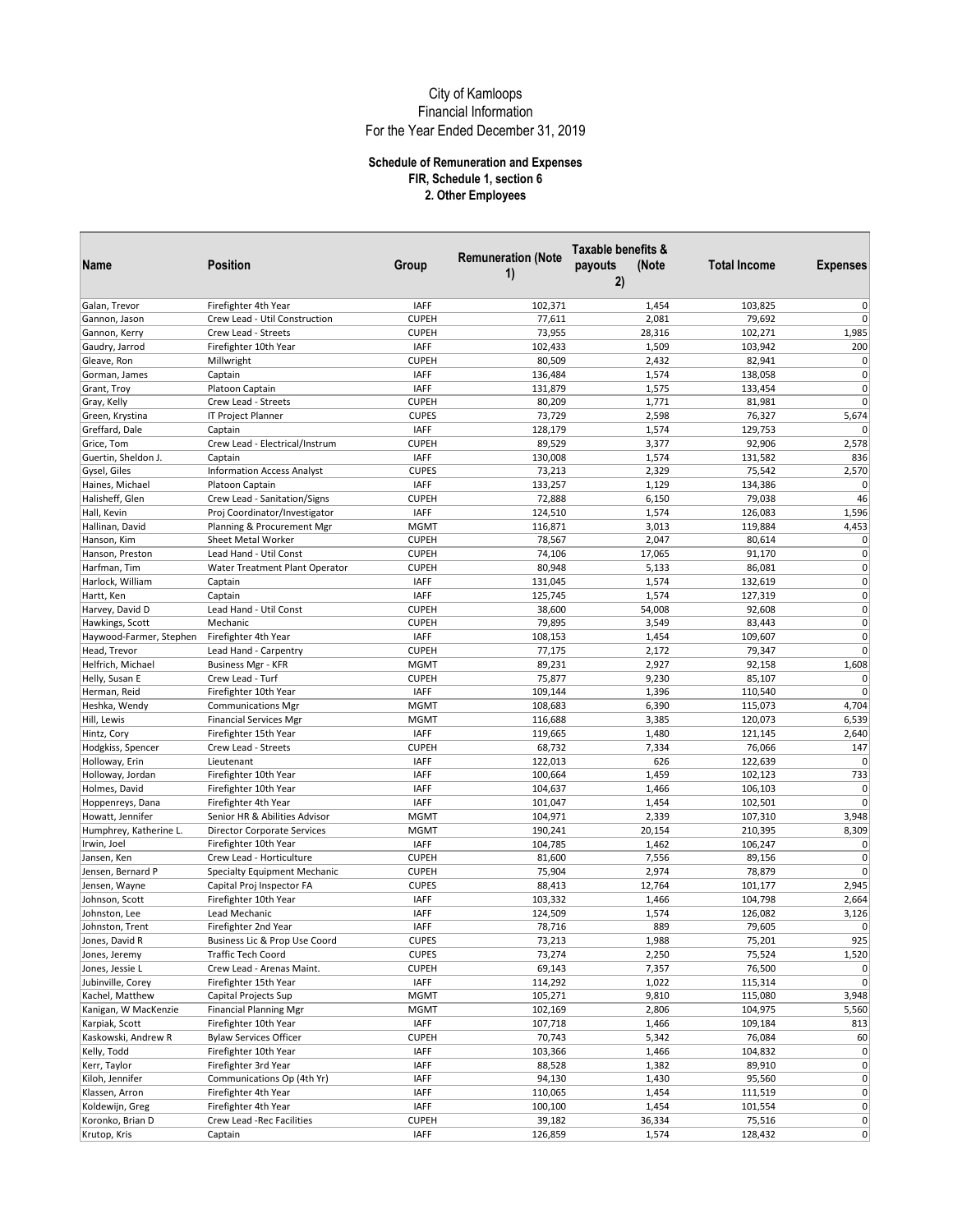|                                      |                                           |                             | <b>Remuneration (Note</b> | Taxable benefits &     |                     |                 |
|--------------------------------------|-------------------------------------------|-----------------------------|---------------------------|------------------------|---------------------|-----------------|
| Name                                 | Position                                  | Group                       | 1)                        | payouts<br>(Note<br>2) | <b>Total Income</b> | <b>Expenses</b> |
| Kuzmiuk, Jordan                      | Engineering Design Tech II                | <b>CUPES</b>                | 75,825                    | 1,492                  | 77,316              | 2,510           |
| Kwiatkowski, Marvin                  | Director Dev, Eng & Sustain               | <b>MGMT</b>                 | 197,220                   | 10,803                 | 208,023             | 6,032           |
| Labrecque, Thomas                    | Eng. Development Tech II FA               | <b>CUPES</b>                | 76,121                    | 2,002                  | 78,123              | 2,335           |
| Lajeunesse, Neale                    | Millwright                                | <b>CUPEH</b>                | 80,463                    | 2,092                  | 82,555              | $\overline{0}$  |
| Lam, Andrew                          | Wastewater Treat Plant Op III             | <b>CUPEH</b>                | 80,541                    | 3,437                  | 83,978              | $\overline{0}$  |
| Lam, Paul                            | Equip Op - Cemetery                       | <b>CUPEH</b>                | 64,406                    | 11,393                 | 75,799              | $\Omega$        |
| Lamont, Graham                       | Sanitation & Sign Shop Sup                | <b>MGMT</b>                 | 87,691                    | 2,971                  | 90,662              | 3,555           |
| Lannon, Brian                        | Captain                                   | <b>IAFF</b>                 | 124,649                   | 1,574                  | 126,223             | $\Omega$        |
| Larsen, Chris                        | Firefighter 10th Year                     | IAFF                        | 105,677                   | 1,016                  | 106,693             | 1,772           |
| LeFlufy, Greg                        | Crew Lead - Electrical/Instrum            | <b>CUPEH</b>                | 85,464                    | 7,792                  | 93,256              | 499             |
| Leslie, Scott                        | Firefighter 10th Year                     | <b>IAFF</b>                 | 108,752                   | 1,466                  | 110,218             | 1,813           |
| Lewis, Jody                          | Executive Assistant - CAO                 | <b>MGMT</b>                 | 74,480                    | 2,651                  | 77,131              | 3,582           |
| Lewis, Kristina                      | Human Resources Advisor                   | <b>MGMT</b>                 | 84,548                    | 1,541                  | 86,089              | 4,601           |
| Lewis, Sherrie                       | Payroll Sup                               | <b>MGMT</b>                 | 95,219                    | 3,169                  | 98,388              | 4,031           |
| Lindoff, Wade                        | Platoon Captain                           | <b>IAFF</b>                 | 130,362                   | 1,129                  | 131,491             | $\overline{0}$  |
| Lindsay, Bill                        | Records Reviewer - RCMP                   | <b>CUPEP</b>                | 46,839                    | 34,950                 | 81,788              | $\Omega$        |
| Little, Norm                         | Captain                                   | IAFF                        | 125,005                   | 1,574                  | 126,578             | $\overline{0}$  |
| Locke, Jason                         | Comm Planning & Sustain Mgr               | <b>MGMT</b>                 | 104,276                   | 4,579                  | 108,854             | 3,147           |
| Lockhart, Wayne D                    | Utilities Serv Sup - Construct            | <b>MGMT</b>                 | 94,055                    | 6,078                  | 100,133             | 7,427           |
| Luca, Modesta                        | Office Services Sup                       | <b>MGMT</b>                 | 81,432                    | 2,413                  | 83,845              | 1,339           |
| Luison, Dennis                       | <b>Assist Operations Mgr</b>              | <b>MGMT</b>                 | 105,271                   | 4,459                  | 109,730             | 1,773           |
| Luison, Devis                        | <b>Trades Mgr</b>                         | <b>MGMT</b>                 | 123,434                   | 8,172                  | 131,606             | 2,216           |
| Luison, Joe                          | Utilities Serv Sup - Maintenan            | <b>MGMT</b>                 | 96,611                    | 8,749                  | 105,360             | 5,077           |
| Lundgren, Lee K                      | <b>Chief Building Official</b>            | <b>MGMT</b>                 | 99,197                    | 2,719                  | 101,915             | 2,545           |
| Lyons, Tory                          | Wastewater Treat Plant Op III             | <b>CUPEH</b>                | 76,850                    | 4,267                  | 81,117              | 70              |
| Maalerud, Ryan                       | Capital Projects Sup                      | <b>MGMT</b>                 | 101,215                   | 2,758                  | 103,973             | 3,369           |
| MacDonald, Jodie                     | Municipal Support Services Mgr            | <b>MGMT</b>                 | 107,224                   | 4,282                  | 111,506             | 298             |
| MacIver, John                        | Firefighter 10th Year                     | <b>IAFF</b>                 | 106,583                   | 1,466                  | 108,049             | 1,812           |
| MacKenzie, Graham                    | Firefighter 10th Year                     | <b>IAFF</b>                 | 105,549                   | 1,466                  | 107,015             | 892             |
| Mahoney, Bernadette                  | Human Resources Advisor                   | <b>MGMT</b>                 | 93,110                    | 1,980                  | 95,089              | 3,231           |
| Marcotte, Riley                      | Plumber                                   | <b>CUPEH</b>                | 77,536                    | 4,529                  | 82,064              | $\overline{0}$  |
| Martin, Cole                         | Firefighter 4th Year                      | <b>IAFF</b>                 | 101,814                   | 1,454                  | 103,268             | $\overline{0}$  |
| Martin, Joe                          | Carpenter                                 | <b>CUPEH</b>                | 75,465                    | 2,200                  | 77,665              | $\Omega$        |
| Martin, Rod                          | Planning and Development Mgr              | <b>MGMT</b>                 | 121,358                   | 3,116                  | 124,474             | 5,233           |
| Mathers, Ian                         | Electrician                               | <b>CUPEH</b>                | 80,463                    | 1,921                  | 82,383              | 105             |
| Matkowski, Deven                     | <b>Engineering Mgr</b>                    | <b>MGMT</b>                 | 132,581                   | 8,546                  | 141,127             | 940             |
| Mazzardis, Joanna                    | Planner                                   | <b>CUPES</b>                | 74,996                    | 1,556                  | 76,552              | 2,201           |
| Mazzotta, Carmin                     | <b>Community Planner</b>                  | <b>CUPES</b>                | 75,895                    | 1,604                  | 77,499              | 1,950           |
| Mazzotta, Maria                      | Corporate Officer                         | <b>MGMT</b>                 | 114,358                   | 4,026                  | 118,383             | 2,888           |
| McCarthy, Jenifer                    | <b>Accounting Sup</b>                     | <b>MGMT</b>                 | 88,029                    | 3,554                  | 91,583              | 4,532           |
| McCorkell, Byron<br>McCourt, Brianne | Director Comm & Protective Ser<br>Planner | <b>MGMT</b><br><b>CUPES</b> | 211,191<br>74,515         | 19,173<br>2,220        | 230,364<br>76,735   | 8,093<br>2,499  |
| McKinnon, Joe                        | Lieutenant                                | <b>IAFF</b>                 | 125,690                   | 1,490                  | 127,179             | 2,598           |
| McLean, Joshua                       | Firefighter 4th Year                      | <b>IAFF</b>                 | 101,431                   | 1,454                  | 102,885             | $\pmb{0}$       |
| McMillan, Bryce                      | Firefighter 4th Year                      | <b>IAFF</b>                 | 103,512                   | 1,454                  | 104,966             | $\Omega$        |
| Meersman, Jacquey                    | <b>Business Analyst</b>                   | <b>CUPES</b>                | 73,213                    | 1,639                  | 74,852              | 729             |
| Meyer, Patricia A                    | Revenue Coord                             | <b>CUPES</b>                | 74,934                    | 1,986                  | 76,920              | $\mathbf{0}$    |
| Michener, Allan                      | <b>Environmental Services Sup</b>         | <b>MGMT</b>                 | 95,775                    | 7,454                  | 103,229             | 506             |
| Mierau, Caleb                        | Safety Mgr                                | <b>MGMT</b>                 | 107,224                   | 11,252                 | 118,476             | 1,769           |
| Mitchell, Bertina                    | Deputy Corporate Officer                  | <b>MGMT</b>                 | 29,043                    | 46,351                 | 75,394              | $\pmb{0}$       |
| Mitchell, William                    | Firefighter 4th Year                      | <b>IAFF</b>                 | 102,604                   | 1,454                  | 104,058             | $\overline{0}$  |
| Montpetit, David                     | Infrastructure Administrator              | <b>CUPES</b>                | 82,275                    | 2,210                  | 84,485              | 472             |
| Morgan, Ron D                        | Electrician                               | <b>CUPEH</b>                | 80,388                    | 6,347                  | 86,735              | 105             |
| Morgenstern, Dwayne                  | Pipefitter/Layer                          | <b>CUPEH</b>                | 64,891                    | 19,434                 | 84,325              | $\overline{0}$  |
| Moroz, Derek                         | Firefighter 10th Year                     | IAFF                        | 99,682                    | 1,459                  | 101,141             | 2,607           |
| Mortimer, Jason                      | Firefighter 4th Year                      | <b>IAFF</b>                 | 103,484                   | 1,454                  | 104,938             | $\Omega$        |
| Muir, Jennifer                       | <b>Grant Writer</b>                       | ZXMP                        | 66,755                    | 7,397                  | 74,152              | 1,973           |
| Murray, Chris                        | Firefighter 10th Year                     | <b>IAFF</b>                 | 103,560                   | 1,466                  | 105,026             | $\overline{0}$  |
| Nelson, Emily                        | DES Administrative Sup                    | <b>MGMT</b>                 | 81,432                    | 2,773                  | 84,205              | 641             |
| Newport, Heather                     | Communications Op (4th Yr)                | <b>IAFF</b>                 | 95,952                    | 1,430                  | 97,382              | $\overline{0}$  |
| Nickel, Christine                    | Comm & Community Engage Advis             | <b>CUPES</b>                | 70,674                    | 2,082                  | 72,756              | 2,314           |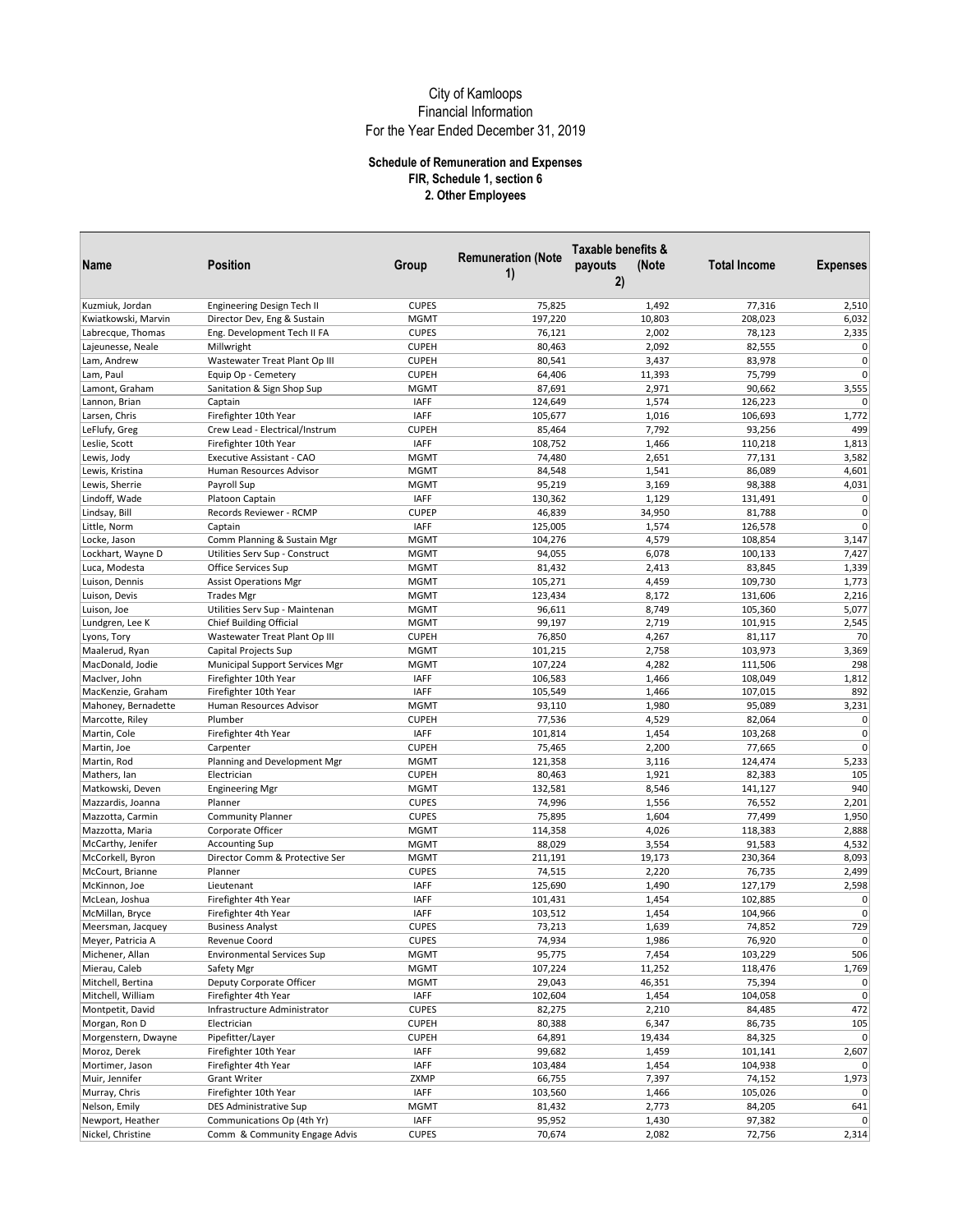|                                 |                                                      |              |                                 | Taxable benefits &     |                     |                 |
|---------------------------------|------------------------------------------------------|--------------|---------------------------------|------------------------|---------------------|-----------------|
| Name                            | Position                                             | Group        | <b>Remuneration (Note</b><br>1) | payouts<br>(Note<br>2) | <b>Total Income</b> | <b>Expenses</b> |
|                                 |                                                      | <b>IAFF</b>  | 100,619                         |                        | 102,073             | $\mathbf 0$     |
| Nield, Ryan<br>Nordick, Allen W | Firefighter 4th Year<br>Water/Wastewater Operator II | <b>CUPEH</b> | 63,526                          | 1,454<br>47,767        | 111,294             | $\overline{0}$  |
|                                 | Lead Hand - Electrical                               |              |                                 |                        |                     | 105             |
| Nowicki, Brad                   |                                                      | <b>CUPEH</b> | 84,522                          | 13,137                 | 97,659              | $\overline{0}$  |
| Nowicki, Russell                | Carpenter                                            | <b>CUPEH</b> | 75,441                          | 1,103                  | 76,544              | $\overline{0}$  |
| Nykoluk, Eric                   | Firefighter 4th Year                                 | <b>IAFF</b>  | 101,555                         | 1,454                  | 103,009             |                 |
| Odian, Dwayne                   | Capital Projects Inspector                           | <b>CUPES</b> | 74,425                          | 2,563                  | 76,987              | 2,235           |
| Olstad, Dean                    | Chief Fire Prevention Officer                        | <b>IAFF</b>  | 133,701                         | 1,579                  | 135,280             | 1,996           |
| Ouellette, Pat                  | Lead Hand - Mechanical                               | <b>CUPEH</b> | 81,575                          | 3,087                  | 84,662              | $\Omega$        |
| Paloposki, Kurt                 | Water/Wastewater Operator II                         | <b>CUPEH</b> | 73,438                          | 10,233                 | 83,671              | $\Omega$        |
| Passeri, Riccardo               | Firefighter 10th Year                                | <b>IAFF</b>  | 107,533                         | 1,466                  | 108,998             | 1,758           |
| Patterson, Jordan J             | Firefighter 4th Year                                 | IAFF         | 101,431                         | 1,454                  | 102,885             | $\Omega$        |
| Perron, Ronald                  | Mechanic                                             | <b>CUPEH</b> | 76,950                          | 7,974                  | 84,924              | 20              |
| Perszon, Brynn                  | Comm & Community Engage Advis                        | <b>CUPES</b> | 71,490                          | 2,536                  | 74,026              | 2,220           |
| Pile, Terrance G.               | <b>Risk Mgr</b>                                      | <b>MGMT</b>  | 112,983                         | 3,325                  | 116,308             | 4,748           |
| Plumtree, Sandra                | Watch Clerk - RCMP                                   | <b>CUPES</b> | 69,390                          | 9,730                  | 79,119              | 129             |
| Poirier, Cory                   | Firefighter 4th Year                                 | <b>IAFF</b>  | 103,957                         | 1,454                  | 105,411             | $\overline{0}$  |
| Pont, Jeffrey L                 | Firefighter 4th Year                                 | <b>IAFF</b>  | 99,987                          | 1,454                  | 101,441             | $\overline{0}$  |
| Pretula, Chris                  | Firefighter 15th Year                                | <b>IAFF</b>  | 122,259                         | 1,030                  | 123,290             | $\Omega$        |
| Price, Ian                      | Water/Wastewater Operator II                         | <b>CUPEH</b> | 67,836                          | 19,527                 | 87,363              | $\overline{0}$  |
| Purves, Brian                   | Crew Lead - Aboriculture                             | <b>CUPEH</b> | 75,877                          | 2,385                  | 78,262              | 450             |
| Putnam, Jeff                    | Parks & Civic Facilities Mgr                         | <b>MGMT</b>  | 132,833                         | 8,455                  | 141,287             | 3,785           |
| Quigley, Colleen                | Acting Director Human Resource                       | <b>MGMT</b>  | 130,714                         | 5,185                  | 135,899             | 5,619           |
| Redgrove, Scott                 | Records Mgr                                          | <b>MGMT</b>  | 105,271                         | 2,839                  | 108,110             | $\mathbf 0$     |
| Reid, Wesley                    | Firefighter 10th Year                                | IAFF         | 105,708                         | 1,466                  | 107,174             | $\overline{0}$  |
| Reith, David A                  | <b>Engineering Design Coord</b>                      | <b>CUPES</b> | 74,252                          | 1,981                  | 76,233              | 734             |
| Rilkoff. Lori                   | Director Human Res & Safety                          | <b>MGMT</b>  | 153,331                         | 16,557                 | 169,888             | 2,806           |
| Rimmer, Michael                 | Infrastructure Administrator                         | <b>CUPES</b> | 72,612                          | 11,760                 | 84,372              | 1,644           |
| Rivet, Julie                    | Assistant Design Engineer                            | <b>MGMT</b>  | 76,589                          | 1,758                  | 78,346              | 2,310           |
| Robertson, Tammy                | <b>External Relations Mgr</b>                        | <b>MGMT</b>  | 108,784                         | 5,860                  | 114,644             | 606             |
| Robinson, Stephen               | Assist Fire Chief                                    | <b>FDMG</b>  | 136,715                         | 1,792                  | 138,507             | 5,159           |
| Russell, Nathan                 | Firefighter 4th Year                                 | <b>IAFF</b>  | 101,521                         | 1,454                  | 102,975             | $\Omega$        |
| Ryan, Reginald J                | Fleet & Mechanical Shop Sup                          | <b>MGMT</b>  | 93,386                          | 6,152                  | 99,537              | 538             |
| Sakaki, David                   | Captain                                              | <b>IAFF</b>  | 129,279                         | 1,574                  | 130,852             | $\overline{0}$  |
| Salituro, Anthony               | Crew Lead - Cemetery                                 | <b>CUPEH</b> | 72,542                          | 9,503                  | 82,045              | $\overline{0}$  |
| Schoular, Robb                  | Assist Fire Chief                                    | <b>FDMG</b>  | 135,964                         | 1,792                  | 137,757             | 4,911           |
| Schroeder, Mark                 | Firefighter 4th Year                                 | <b>IAFF</b>  | 102,153                         | 1,454                  | 103,607             | $\Omega$        |
| Schuett, Derrick                | Carpenter                                            | <b>CUPEH</b> | 75,441                          | 1,548                  | 76,989              | $\Omega$        |
|                                 |                                                      |              |                                 |                        |                     | 879             |
| Scott, Dylan                    | Utilities Serv Sup - Treatment                       | <b>MGMT</b>  | 85,613                          | 5,730                  | 91,343              | 1,919           |
| Serl, Natalie                   | Social & Comm Dev Sup                                | <b>MGMT</b>  | 93,291                          | 6,081                  | 99,372              |                 |
| Setka, Josh                     | Electrician                                          | <b>CUPEH</b> | 80,614                          | 4,327                  | 84,942              | 935             |
| Shepherd, Sandy                 | Firefighter 15th Year                                | <b>IAFF</b>  | 108,074                         | 1,020                  | 109,095             | $\overline{0}$  |
| Sherman, Ryan                   | Labour Relations Advisor                             | <b>MGMT</b>  | 97,208                          | 2,494                  | 99,702              | 2,976           |
| Shimoyama, Bob                  | Mechanic                                             | <b>CUPEH</b> | 76,954                          | 3,113                  | 80,067              | $\Omega$        |
| Silva, Mike                     | Firefighter 10th Year                                | <b>IAFF</b>  | 111,159                         | 1,466                  | 112,625             | $\Omega$        |
| Simpson, Adam                   | <b>Trades Sup</b>                                    | <b>MGMT</b>  | 95,834                          | 4,031                  | 99,866              | 4,185           |
| Sison, Raymond                  | Purchasing & Inv Control Mgr                         | <b>MGMT</b>  | 108,635                         | 2,884                  | 111,518             | 1,819           |
| Smeaton, Andrew                 | <b>Aquatics Programs Sup</b>                         | <b>MGMT</b>  | 82,084                          | 2,939                  | 85,023              | 1,314           |
| Smeaton, Cory                   | Carpenter                                            | <b>CUPEH</b> | 76,605                          | 2,052                  | 78,657              | $\overline{0}$  |
| Smeaton, David                  | Carpenter                                            | <b>CUPEH</b> | 75,949                          | 2,314                  | 78,263              | 400             |
| Smerchinski, Mike               | Building Official I*                                 | <b>CUPES</b> | 74,030                          | 3,423                  | 77,453              | 792             |
| Smid, Tyler                     | Firefighter 4th Year                                 | <b>IAFF</b>  | 75,580                          | 1,451                  | 77,031              | $\overline{0}$  |
| Smith, Clayton                  | Firefighter 4th Year                                 | <b>IAFF</b>  | 107,555                         | 1,454                  | 109,009             | $\overline{0}$  |
| Smith, Kevin                    | <b>Building Official III</b>                         | <b>CUPES</b> | 77,764                          | 2,034                  | 79,798              | 717             |
| Smith, Nathan                   | Mechanic                                             | <b>CUPEH</b> | 76,880                          | 2,993                  | 79,873              | 1,008           |
| Smith, Rob G                    | Utilities Serv Sup - Ops                             | <b>MGMT</b>  | 101,433                         | 11,712                 | 113,145             | 2,001           |
| Smith, Sean                     | Business Ops & Events Sup                            | <b>MGMT</b>  | 90,174                          | 2,553                  | 92,727              | $\overline{0}$  |
| Smith, Sean D.                  | Crew Lead - HVAC                                     | <b>CUPEH</b> | 88,085                          | 2,462                  | 90,547              | 716             |
| Soderstrom, Jamie               | Firefighter 10th Year                                | <b>IAFF</b>  | 105,283                         | 1,466                  | 106,749             | 992             |
| St. Godard, Daniel              | Millwright                                           | <b>CUPEH</b> | 81,337                          | 3,955                  | 85,292              | $\circ$         |
| St. Laurent, Gerry              | Equip Op V                                           | <b>CUPEH</b> | 64,742                          | 20,374                 | 85,116              | $\overline{0}$  |
| Statsmann, Alisha               | Client Support Services Sup                          | <b>MGMT</b>  | 82,914                          | 2,323                  | 85,237              | 35              |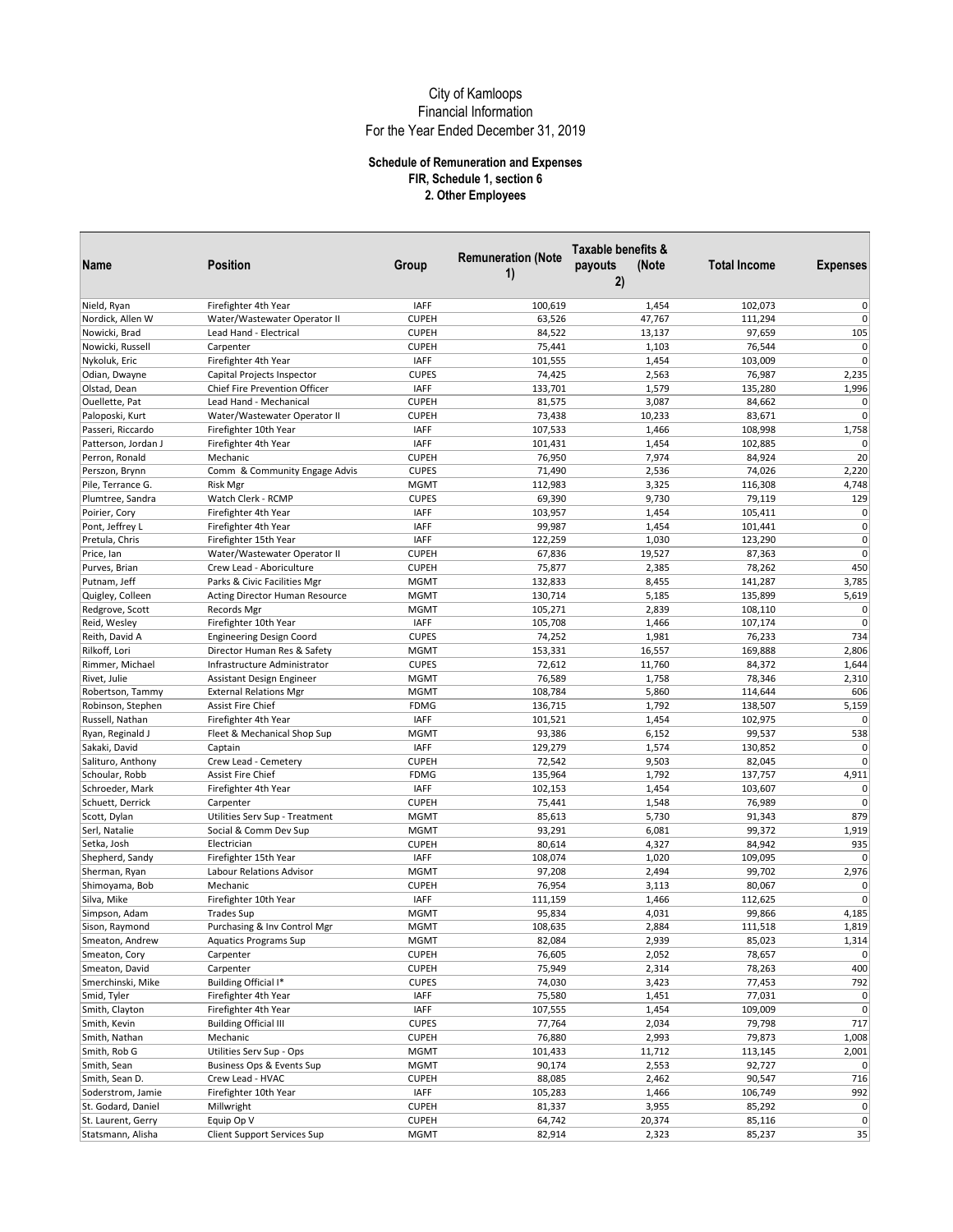### **Schedule of Remuneration and Expenses FIR, Schedule 1, section 6 2. Other Employees**

| Name                                            |                                      |              |                           | Taxable benefits & |                      |                 |
|-------------------------------------------------|--------------------------------------|--------------|---------------------------|--------------------|----------------------|-----------------|
|                                                 | <b>Position</b>                      | Group        | <b>Remuneration (Note</b> | payouts<br>(Note   | <b>Total Income</b>  | <b>Expenses</b> |
|                                                 |                                      |              | 1)                        | 2)                 |                      |                 |
|                                                 |                                      |              |                           |                    |                      |                 |
| Stedeford, Iain                                 | <b>Instrumentation Mechanic</b>      | <b>CUPEH</b> | 80,462                    | 2,155              | 82,618               | $\mathbf 0$     |
| Steinke, Daniel                                 | Waste Water Treatment Pl Pr Op       | <b>CUPEH</b> | 73,778                    | 5,996              | 79,774               | 365             |
| Stoll, Jason                                    | <b>Building Official III</b>         | <b>CUPES</b> | 78,531                    | 2,625              | 81,156               | 717             |
| Strank, Ryan                                    | GIS Technician - F Aid               | <b>CUPES</b> | 72,717                    | 1,943              | 74,659               | 422             |
| Strecheniuk, Micah Lee                          | Human Resources Advisor              | <b>MGMT</b>  | 88,004                    | 2,798              | 90,803               | 1,706           |
| Stride, Linda                                   | Rec, Health & Wellness Sup           | <b>MGMT</b>  | 102,349                   | $-829$             | 101,520              | 1,609           |
| Sullivan, Carmen                                | <b>Cupe President</b>                | <b>CUPES</b> | 87,386                    | 3,305              | 90,691               | $\mathbf 0$     |
| Suominen, Mika                                  | Firefighter 4th Year                 | <b>IAFF</b>  | 107,612                   | 1,454              | 109,066              | $\mathbf 0$     |
| Sutherland, Daniel                              | <b>Assist Chief Support Services</b> | <b>FDMG</b>  | 136,781                   | 5,312              | 142,093              | 3,580           |
| Swift, Robson                                   | Firefighter 10th Year                | <b>IAFF</b>  | 79,498                    | 1,082              | 80,580               | $\mathbf 0$     |
| Szatmari, Tamas                                 | Mechanic - 25th year                 | <b>IAFF</b>  | 116,576                   | 1,526              | 118,101              | 1,484           |
| Taylor, Richard                                 | Firefighter 10th Year                | <b>IAFF</b>  | 106,237                   | 1,466              | 107,703              | 2,705           |
| Thwaites, Jeff                                  | Capital Projects Inspector           | <b>CUPES</b> | 75,148                    | 25,401             | 100,549              | 1,941           |
| Tomm, Colin                                     | Lieutenant                           | <b>IAFF</b>  | 139,177                   | 1,151              | 140,328              | 50              |
| Tompkins, David J                               | Crew Lead - Sanitation/Signs         | <b>CUPEH</b> | 73,045                    | 8,048              | 81,093               | 225             |
| Trawin, David                                   | City Administrator                   | <b>MGMT</b>  | 272,906                   | 13,231             | 286,137              | 10,930          |
| Truscott, Kevin R                               | Crew Lead - Utility Trades           | <b>CUPEH</b> | 84,485                    | 2,738              | 87,223               | $\mathbf 0$     |
| Twemlow, Trevor                                 | Pools & Civic Facilities Sup         | <b>MGMT</b>  | 87,500                    | 7,668              | 95,167               | 529             |
| Unger, Brandy                                   | Capital Projects Inspector           | <b>CUPES</b> | 78,005                    | 8,718              | 86,723               | 4,814           |
| Venables, Scott                                 | Firefighter 10th Year                | <b>IAFF</b>  | 113,179                   | 1,466              | 114,645              | $\mathbf 0$     |
| Vetere, Joe                                     | Crew Lead - Parks Amenities          | <b>CUPEH</b> | 76,471                    | 11,483             | 87,954               | 350             |
| Voss, Michael                                   | <b>Training Officer</b>              | <b>IAFF</b>  | 130,998                   | 1,699              | 132,697              | 616             |
| Wagner, Robert                                  | <b>Streets Supervisor</b>            | <b>MGMT</b>  | 87,887                    | 1,624              | 89,510               | 4,505           |
| Walker, Jeffrey                                 | Firefighter 4th Year                 | <b>IAFF</b>  | 106,461                   | 1,285              | 107,747              | $\mathbf 0$     |
| Wallis, Shannon                                 | Executive Assistant - CAO            | <b>MGMT</b>  | 76,022                    | 3,396              | 79,418               | 2,934           |
| Watson, Sam E L                                 | Firefighter 4th Year                 | <b>IAFF</b>  | 102,401                   | 1,454              | 103,855              | $\Omega$        |
| Weatherhead, Greg                               | Wastewater Treat Plant Op III        | <b>CUPEH</b> | 77,320                    | 1,540              | 78,861               | 175             |
| Webster, Raymond                                | Fire Inspect/Investigator II         | <b>IAFF</b>  | 115,015                   | 1,526              | 116,540              | 1,616           |
| Weninger, Lyle                                  | Life Safety Educator/Investig        | <b>IAFF</b>  | 127,129                   | 1,574              | 128,702              | 929             |
| Wesolowski, Przemyslaw                          | <b>Traffic Technician II</b>         | <b>CUPES</b> | 71,319                    | 4,044              | 75,363               | 2,442           |
| Westerby, Robert                                | Firefighter 10th Year                | <b>IAFF</b>  | 106,795                   | 1,016              | 107,811              | $\mathbf 0$     |
| Wightman, Greg                                  | <b>Utility Services Mgr</b>          | <b>MGMT</b>  | 121,241                   | 8,140              | 129,382              | 4,587           |
| Wilk, Kenneth                                   | <b>Trades Sup</b>                    | <b>MGMT</b>  | 106,120                   | 9,329              | 115,450              | 946             |
| Wilkinson, Trevor                               | Firefighter 4th Year                 | <b>IAFF</b>  | 110,657                   | 1,416              | 112,074              | 6,335           |
| Woodruff, Karen                                 | Communications Op (4th Yr)           | <b>IAFF</b>  | 95,071                    | 1,580              | 96,651               | $\mathbf 0$     |
| Wourms, Kirsten                                 | Crew Lead - Natural Resources        | <b>CUPEH</b> | 75,877                    | 2,301              | 78,178               | 90              |
| Wright, Daniel                                  | Firefighter 4th Year                 | <b>IAFF</b>  | 100,574                   | 1,454              | 102,028              | $\Omega$        |
| Wright, Ryan                                    | Firefighter 15th Year                | <b>IAFF</b>  | 112,658                   | 1,480              | 114,138              | $\mathbf 0$     |
| Yanko, Paul                                     | Water/Wastewater Operator II         | <b>CUPEH</b> | 86,482                    | 1,101              | 87,583               | $\Omega$        |
|                                                 |                                      |              |                           |                    |                      |                 |
| Employees with remuneration exceeding \$75,000  |                                      |              | Ś<br>33,242,932 \$        | 1,678,084 \$       | 34,921,016 \$        | 444.191         |
| Employees with remuneration of \$75,000 or less |                                      |              | \$<br>27,670,043          | - \$<br>1,450,666  | - \$<br>29,120,709   | - \$<br>111,541 |
| <b>Total remuneration of Elected Officials</b>  |                                      |              | \$<br>399,519 \$          | $13,247$ \$        | 412,766 \$           | 37,006          |
| <b>Total Disbursements paid to Employees</b>    |                                      |              | \$<br>61,312,494          | \$<br>3,141,998    | -\$<br>64,454,492 \$ | 592,738         |

Note 1: Remuneration include base income, acting pay and overtime

Note 2: Taxable benefits & payouts includes parking, group life insurance, accidental death and dismemberment insurance, retroactive pay and medical services plan.

Note 3: Ledgend for payroll group codes

| <b>Payroll Group Code</b> | <b>Description</b>                       |
|---------------------------|------------------------------------------|
| <b>COUN</b>               | Councillors                              |
| <b>CUPEH</b>              | CUPE hour employee with benefits         |
| <b>CUPEP</b>              | CUPE part time employee with no benefits |
| <b>CUPES</b>              | CUPE salary employee                     |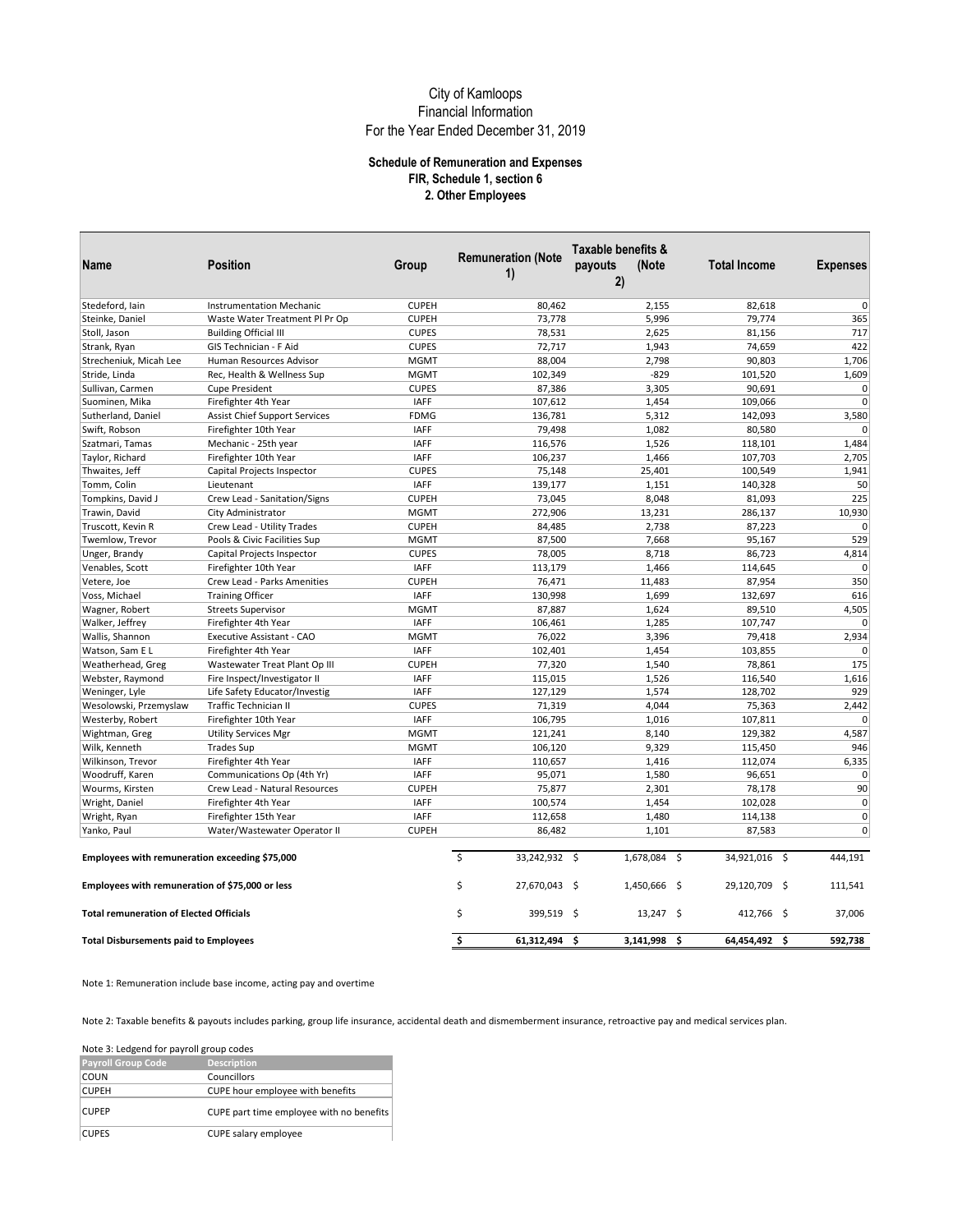| Name                | Position                                                 | Group | <b>Remuneration (Note</b><br>1) | Taxable benefits &<br>payouts<br>2) | (Note | <b>Total Income</b> | <b>Expenses</b> |
|---------------------|----------------------------------------------------------|-------|---------------------------------|-------------------------------------|-------|---------------------|-----------------|
| FDMG                | Fire Department Managers                                 |       |                                 |                                     |       |                     |                 |
| <b>IAFF</b><br>MGMT | International Association of Fire Fighters<br>Management |       |                                 |                                     |       |                     |                 |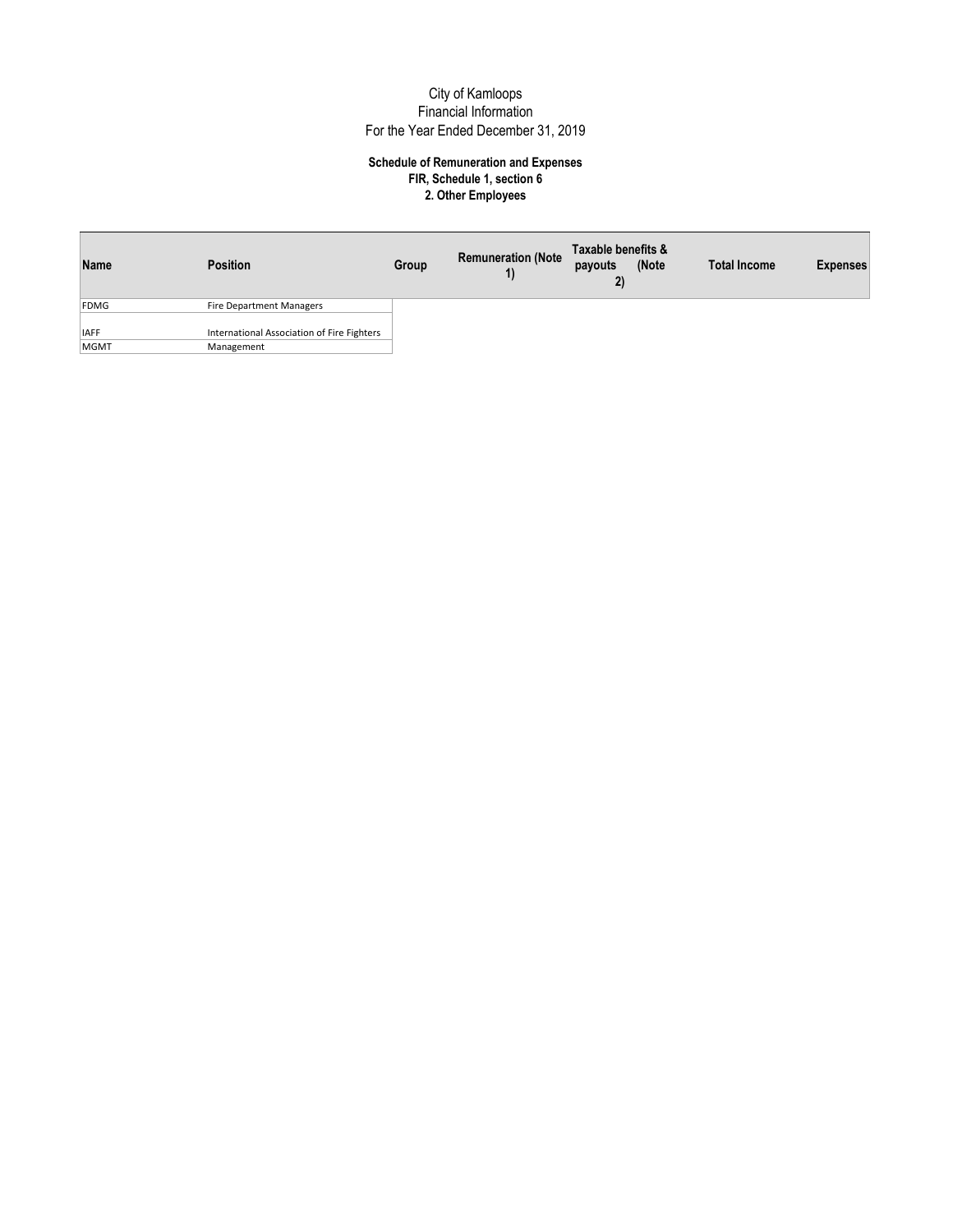## **Schedule of Remuneration and Expenses FIR, Schedule 1, section 6 3. Reconciliation**

| Employees with remuneration of \$75,000 or less                | 29,120,709       |
|----------------------------------------------------------------|------------------|
|                                                                |                  |
| <b>Total Remuneration of Elected Officials</b>                 | 412,766          |
| <b>Total Disbursements paid to Employees</b>                   | \$<br>64,454,492 |
| <b>Reconciling Items</b>                                       |                  |
| Year end adjustments to accrued wages and benefits payable     | \$<br>1,955,084  |
| Employers costs; medical, dental, insurance and other benefits | 4.352.680        |
| Employer's portion of CPP, EI and superannuation               | 4.830.744        |
| <b>Total Reconciling Items</b>                                 | \$<br>11,138,508 |
| <b>Total per Operating Expenses by Segment</b>                 | 75,593,000       |